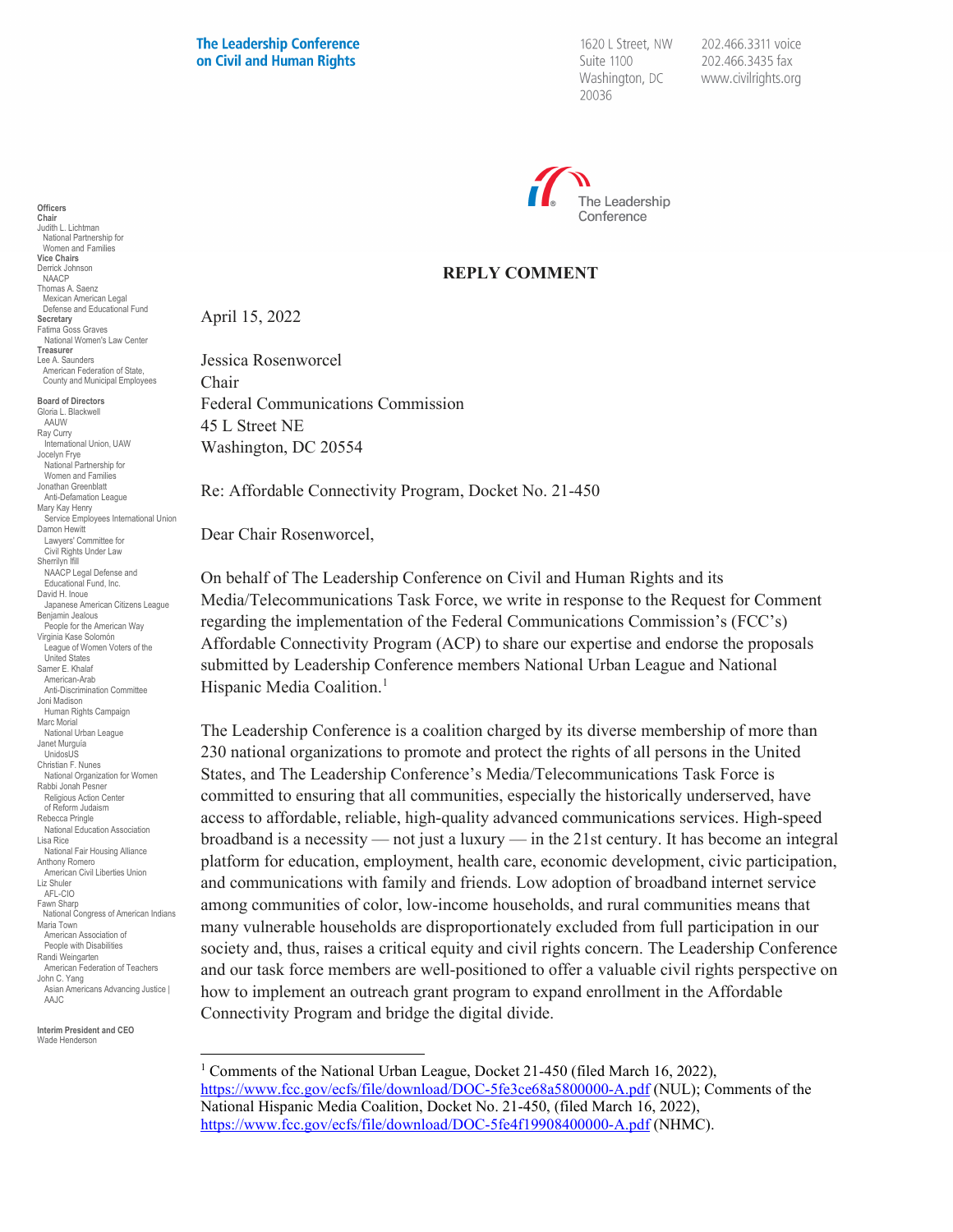April 15, 2022 Page 2 of 3



The centrality of outreach in digital equity work cannot be overstated, and we laud the commission for seeking recommendations on an outreach program to efficiently and effectively educate and enroll eligible households in the ACP. This outreach grant program should prioritize funding for trusted messengers (*e.g.*, community-based organizations, local and state governments, faith-based organizations, public schools and libraries) familiar with the affected communities, because education and outreach programs must be culturally relevant to each particular community to maximize their success.[2](#page-1-0) For example, these organizations and individuals can ensure greater language accessibility for non-English speaking populations through culturally relevant, in-language translation of outreach materials and resources in additional dialects.<sup>[3](#page-1-1)</sup>

We urge the commission to adopt the approach recommended by the National Urban League and the National Hispanic Media Coalition and focus on providing grants to nonprofits with tax-exempt status under 26 U.S.C.  $501(c)(3)$ . More specifically, in providing grants, the commission should focus on: (1) anchor institutions that can run expert campaigns to increase awareness about ACP among vulnerable communities and to community navigator programs that assist in enrolling households in ACP;<sup>[4](#page-1-2)</sup> as well as (2) organizations with a demonstrated commitment and expertise in outreach in the targeted communities, namely low-income, communities of color, and non-English speaking people.<sup>[5](#page-1-3)</sup>

In addition, we recommend the commission adopt the following elements in its ACP grant program:

- Smaller community-based organizations may not have the capacity or resources to efficiently navigate grant funding. Therefore, we urge the commission to allow subgrants, specifically by permitting national nonprofit intermediaries to apply for and regrant the funding to their community-based networks in various states and localities.<sup>[6](#page-1-4)</sup> These intermediaries can harness their infrastructure, expertise, and experience to help implement the program, centralize the dissemination of information and materials, and provide necessary assistance to ensure the success of the program.
- The commission should adopt multi-year grants because they "give organizations the ability to see the trajectory of federal projects and sufficient data to effectively measure results" and "build in the necessary time needed to onboard employees and to implement lessons learned from the on-ramp year."[7](#page-1-5) Tiered grants would permit grantees to identify barriers and follow up on targeted efforts to overcome those barriers.<sup>[8](#page-1-6)</sup>
- Fundable activities should include community events, mailers, radio and television broadcasts, paid advertisements, ethnic media, newsletters, social media, and other outreach targeted to the populations covered in the Infrastructure Investment and Jobs Act. These activities should include

- <span id="page-1-5"></span><sup>7</sup> *Id.* at 3.
- <span id="page-1-6"></span><sup>8</sup> *Id.* at 4.

<span id="page-1-0"></span><sup>2</sup> NHMC at 3-4.

<span id="page-1-1"></span><sup>3</sup> *Id.*

<span id="page-1-2"></span><sup>4</sup> *Id.* at 5

<span id="page-1-3"></span><sup>5</sup> NUL at 4-5; NHMC at 3-4

<span id="page-1-4"></span><sup>6</sup> NUL at 2-3.